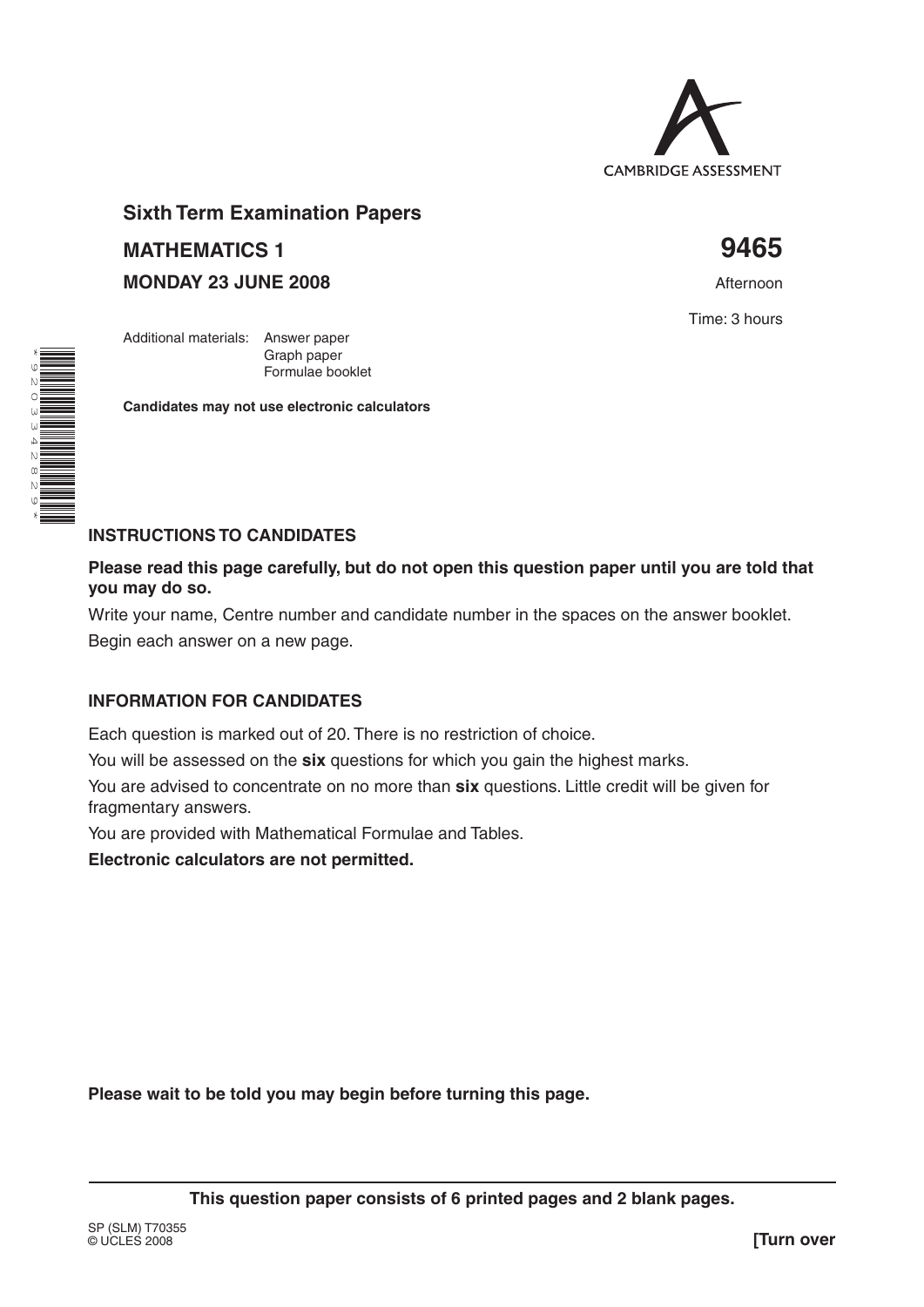## Section A: Pure Mathematics

1 What does it mean to say that a number x is *irrational*?

Prove by contradiction statements A and B below, where  $p$  and  $q$  are real numbers.

A: If  $pq$  is irrational, then at least one of  $p$  and  $q$  is irrational.

**B:** If  $p + q$  is irrational, then at least one of p and q is irrational.

Disprove by means of a counterexample statement C below, where  $p$  and  $q$  are real numbers.

C: If p and q are irrational, then  $p + q$  is irrational.

If the numbers e,  $\pi$ ,  $\pi^2$ ,  $e^2$  and e $\pi$  are irrational, prove that at most one of the numbers  $\pi + e$ ,  $\pi - e$ ,  $\pi^2 - e^2$ ,  $\pi^2 + e^2$  is rational.

2 The variables t and x are related by  $t = x +$ √  $x^2 + 2bx + c$ , where b and c are constants and  $b^2 < c$ . Show that 2<br>
Section A: Pure Mathematics<br>
What does it mean to say that a number x is in<br>
Prove by contradiction statements A and B belc<br>
A: If  $pq$  is irrational, then at least one of p ar<br>
B: If  $p + q$  is irrational, then at least

.

$$
\frac{\mathrm{d}x}{\mathrm{d}t} = \frac{t-x}{t+b} \ ,
$$

and hence integrate  $\frac{1}{\sqrt{2}}$  $x^2+2bx+c$ 

Verify by direct integration that your result holds also in the case  $b^2 = c$  if  $x + b > 0$  but that your result does not hold in the case  $b^2 = c$  if  $x + b < 0$ .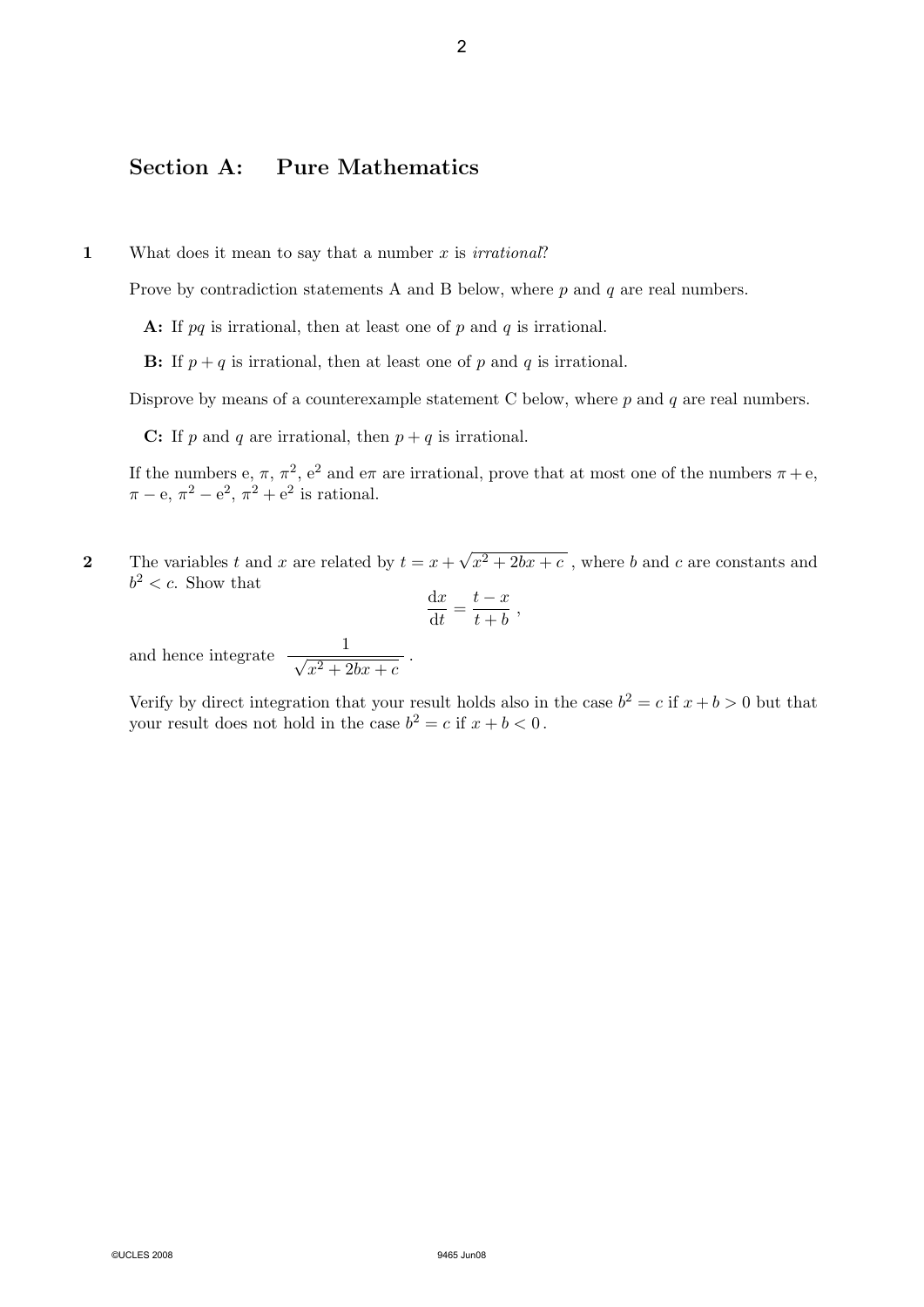3 Prove that, if  $c \ge a$  and  $d \ge b$ , then

$$
ab + cd \ge bc + ad. \tag{*}
$$

- (i) If  $x \geq y$ , use (\*) to show that  $x^2 + y^2 \geq 2xy$ . If, further,  $x \geqslant z$  and  $y \geqslant z$ , use (\*) to show that  $z^2 + xy \geqslant xz + yz$  and deduce that  $x^2 + y^2 + z^2 \geqslant xy + yz + zx$ . Prove that the inequality  $x^2 + y^2 + z^2 \geqslant xy + yz + zx$  holds for all x, y and z. 3<br>
8<br>
Prove that, if  $\varepsilon \ge a$  and  $d \ge b$ , then<br>  $ab + cd \ge l$ <br>
(i) If  $x \ge y$ , use (\*) to show that  $x^2 + y^2 \ge 2$ .<br>
If, further,  $x \ge x$  and  $y \ge z$ , use (\*) to si<br>  $x^2 + y^2 + z^2 \ge xy + yz + zx$ .<br>
Prove that the inequality  $x^2 + y^2 + z^2 \ge$ 
	- (ii) Show similarly that the inequality

$$
\frac{s}{t}+\frac{t}{r}+\frac{r}{s}\geqslant 3
$$

holds for all positive  $r$ ,  $s$  and  $t$ .

[Note: The final part of this question differs (though not substantially) from what appeared in the actual examination since this was found to be unsatisfactory (though not incorrect) in a way that had not been anticipated.]

- 4 A function  $f(x)$  is said to be *convex* in the interval  $a < x < b$  if  $f''(x) \ge 0$  for all x in this interval.
	- (i) Sketch on the same axes the graphs of  $y = \frac{2}{3}$  $\frac{2}{3}\cos^2 x$  and  $y = \sin x$  in the interval  $0 \leqslant x \leqslant 2\pi$ .

The function  $f(x)$  is defined for  $0 < x < 2\pi$  by

$$
f(x) = e^{\frac{2}{3}\sin x}.
$$

Determine the intervals in which  $f(x)$  is convex.

(ii) The function  $g(x)$  is defined for  $0 < x < \frac{1}{2}\pi$  by

$$
g(x) = e^{-k \tan x}.
$$

If  $k = \sin 2\alpha$  and  $0 < \alpha < \pi/4$ , show that  $g(x)$  is convex in the interval  $0 < x < \alpha$ , and give one other interval in which  $g(x)$  is convex.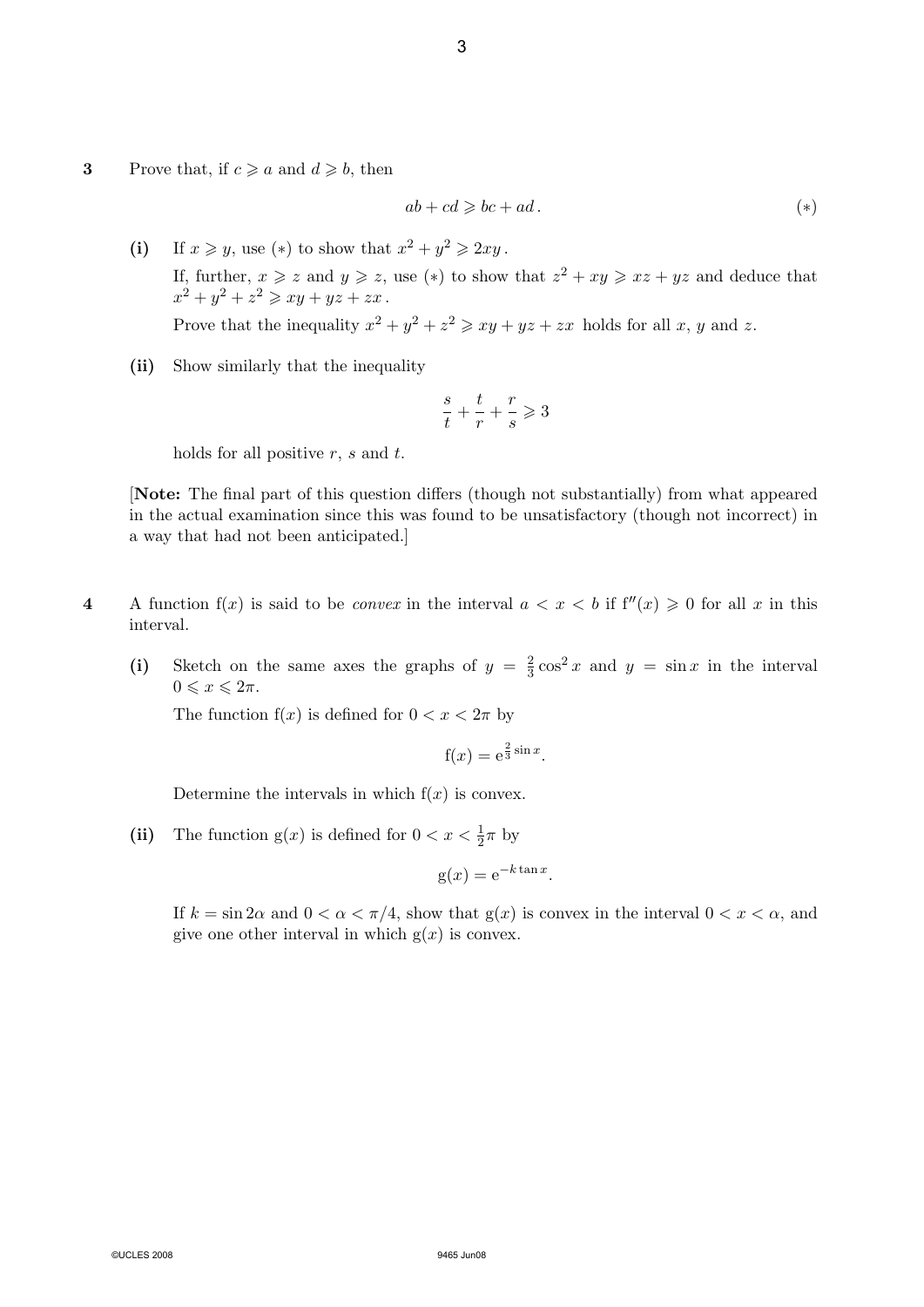5 The polynomial  $p(x)$  is given by

$$
p(x) = x^{n} + \sum_{r=0}^{n-1} a_{r} x^{r},
$$

where  $a_0, a_1, \ldots, a_{n-1}$  are fixed real numbers and  $n \geq 1$ . Let M be the greatest value of  $|p(x)|$  for  $|x| \leq 1$ . Then *Chebyshev's theorem* states that  $M \geq 2^{1-n}$ .

- (i) Prove Chebyshev's theorem in the case  $n = 1$  and verify that Chebyshev's theorem holds in the following cases:
	- (a)  $p(x) = x^2 \frac{1}{2}$  $\frac{1}{2}$ ;
	- (**b**)  $p(x) = x^3 x$ .
- (ii) Use Chebyshev's theorem to show that the curve  $y = 64x^5 + 25x^4 66x^3 24x^2 + 3x + 1$ has at least one turning point in the interval  $-1 \leq x \leq 1$ .
- 6 The function f is defined by

$$
f(x) = \frac{e^x - 1}{e - 1}, \quad x \ge 0,
$$

and the function g is the inverse function to f, so that  $g(f(x)) = x$ . Sketch  $f(x)$  and  $g(x)$  on the same axes.

Verify, by evaluating each integral, that

$$
\int_0^{\frac{1}{2}} f(x) dx + \int_0^k g(x) dx = \frac{1}{2(\sqrt{e} + 1)},
$$

where  $k = \frac{1}{\sqrt{e}+1}$ , and explain this result by means of a diagram.

**7** The point P has coordinates  $(x, y)$  with respect to the origin O. By writing  $x = r \cos \theta$  and  $y = r \sin \theta$ , or otherwise, show that, if the line OP is rotated by 60° clockwise about O, the new y-coordinate of P is  $\frac{1}{2}(y - \sqrt{3}x)$ . What is the new y-coordinate in the case of an anti-clockwise rotation by  $60^{\circ}$ ?

An equilateral triangle *OBC* has vertices at  $O$ ,  $(1,0)$  and  $(\frac{1}{2},\frac{1}{2})$  $\overline{2}$ √ 3), respectively. The point P has coordinates  $(x, y)$ . The perpendicular distance from P to the line through C and O is  $h_1$ ; the perpendicular distance from  $P$  to the line through  $O$  and  $B$  is  $h_2$ ; and the perpendicular distance from P to the line through B and C is  $h_3$ . 4<br>
The polynomial  $p(x)$  is given by<br>  $p(x) = x^n +$ <br>
where  $a_0, a_1, \ldots, a_{n-1}$  are fixed real numbers<br>
[p(x)] for  $|x| \leqslant 1$ . Then *Chebyshev's theorem* st<br>
(1) Prove Chebyshev's theorem in the case n =<br>
(a)  $p(x) - x^2 - \frac{1}{2}$ 

Show that  $h_1 = \frac{1}{2}$  $rac{1}{2}|y -$ √  $\overline{3}x$  and find expressions for  $h_2$  and  $h_3$ . √

Show that  $h_1 + h_2 + h_3 = \frac{1}{2}$  $\overline{2}$ 3 if and only if P lies on or in the triangle OBC.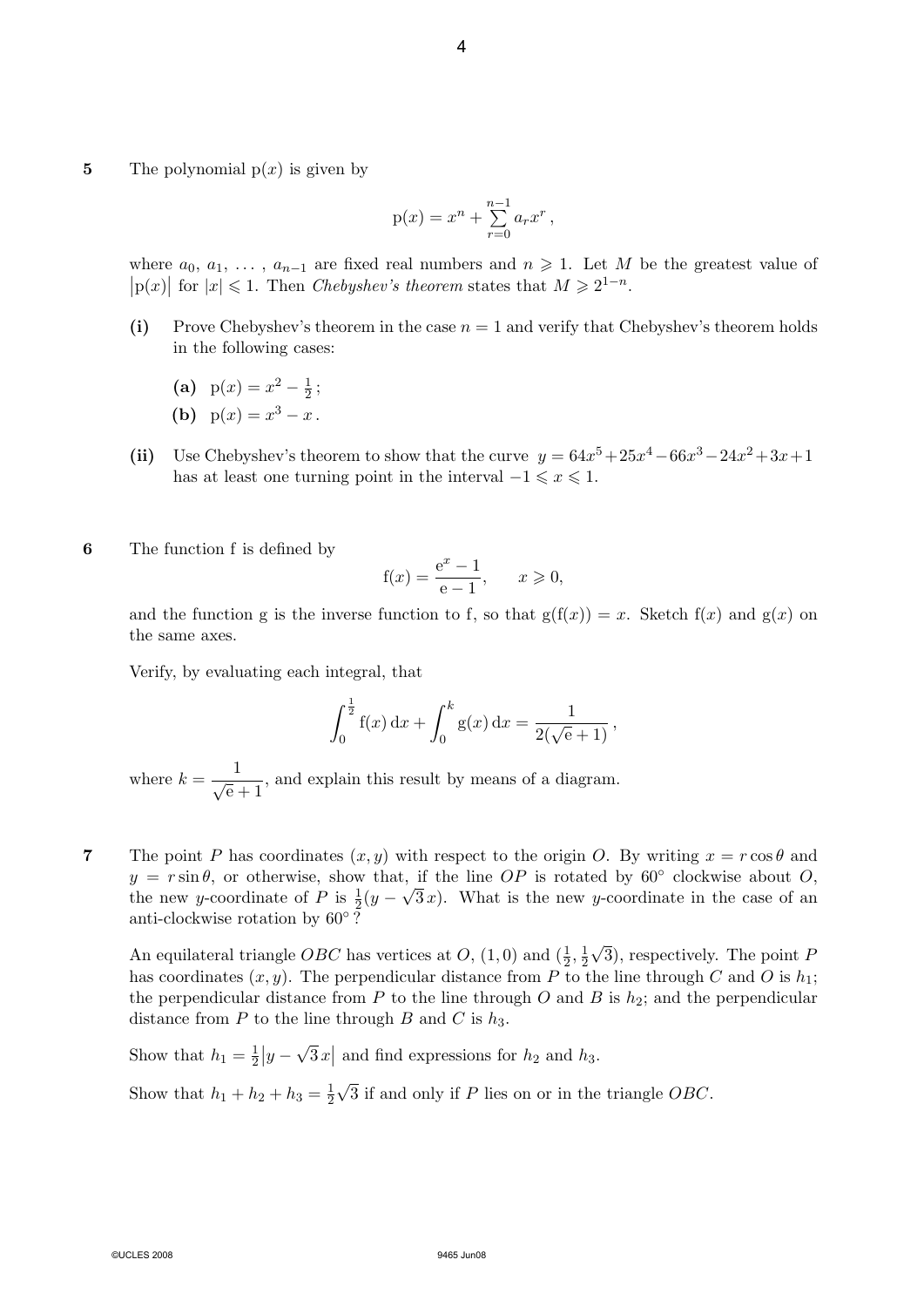8 (i) The gradient y' of a curve at a point  $(x, y)$  satisfies

$$
(y')^{2} - xy' + y = 0.
$$
 (\*)

By differentiating (\*) with respect to x, show that either  $y'' = 0$  or  $2y' = x$ .

Hence show that the curve is either a straight line of the form  $y = mx + c$ , where  $c = -m^2$ , or the parabola  $4y = x^2$ . S<br>
(i) The gradient y' of a curve at a point  $(x, y)$ <br>  $(y')^2 - x$ <br>
By differentiating (\*) with respect to x, sl<br>
lence show that the curve is either a st<br>  $c = -m^2$ , or the parabola  $4y = x^2$ .<br>
(ii) The gradient y' of a curve a

(ii) The gradient  $y'$  of a curve at a point  $(x, y)$  satisfies

$$
(x2 - 1)(y')2 - 2xyy' + y2 - 1 = 0.
$$

Show that the curve is either a straight line, the form of which you should specify, or a circle, the equation of which you should determine.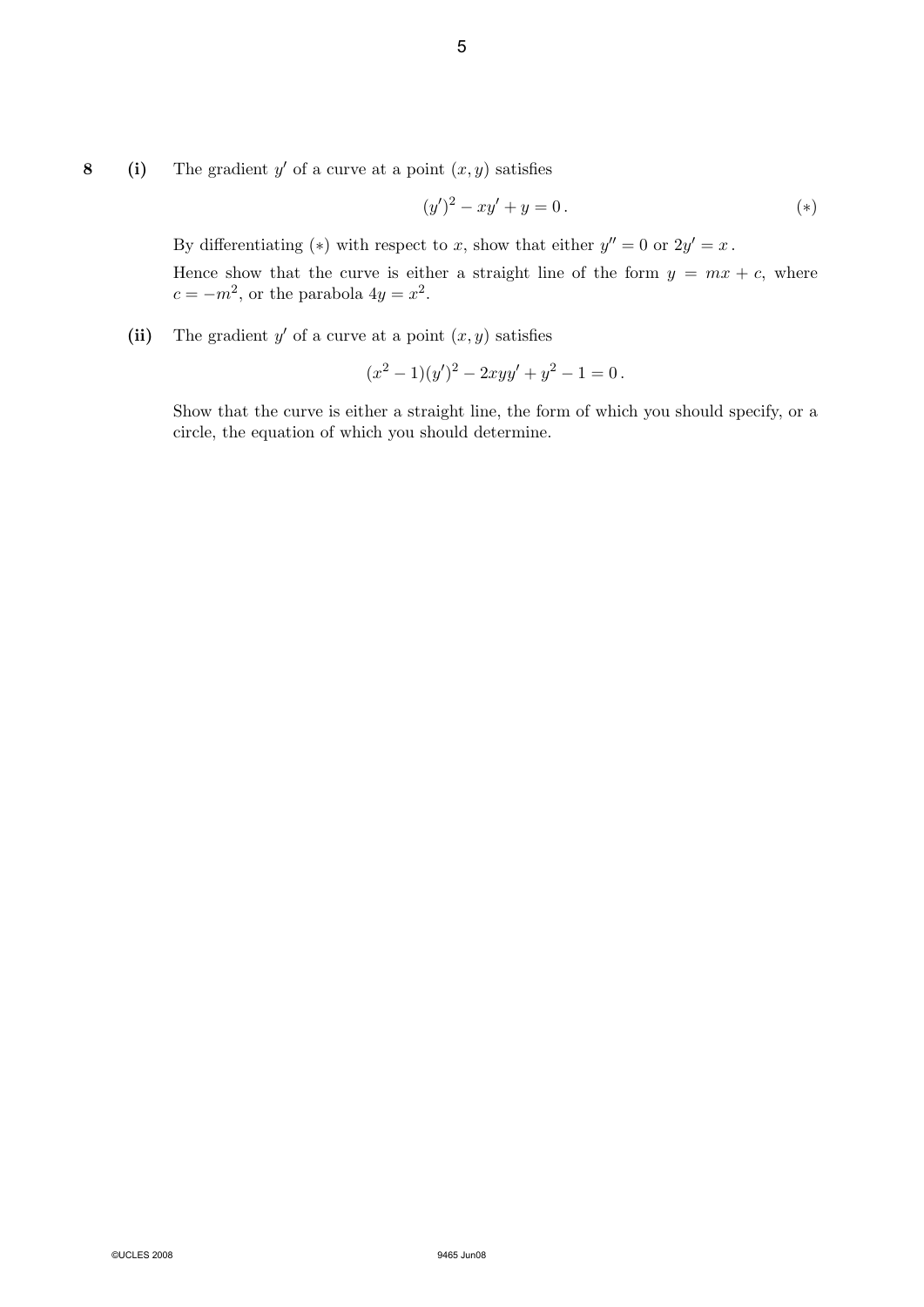#### Section B: Mechanics

9 Two identical particles P and Q, each of mass  $m$ , are attached to the ends of a diameter of a light thin circular hoop of radius a. The hoop rolls without slipping along a straight line on a horizontal table with the plane of the hoop vertical. Initially,  $P$  is in contact with the table. At time t, the hoop has rotated through an angle  $\theta$ . Write down the position at time t of P, relative to its starting point, in cartesian coordinates, and determine its speed in terms of  $a$ ,  $\theta$  and  $\dot{\theta}$ . Show that the total kinetic energy of the two particles is  $2ma^2\dot{\theta}^2$ . 6<br>
Section B: Mechanics<br>
Two identical particles  $P$  and  $Q$ , each of mass *n*<br>
light thin circular hoop of radius a. The hoop rest<br>
betwisted table with the plane of the hoop vertex<br>
At time  $t$ , the hoop has rotated thr

Given that the only external forces on the system are gravity and the vertical reaction of the table on the hoop, show that the hoop rolls with constant speed.

10 On the (flat) planet Zog, the acceleration due to gravity is q up to height h above the surface and  $g'$  at greater heights. A particle is projected from the surface at speed  $V$  and at an angle  $\alpha$  to the surface, where  $V^2 \sin^2 \alpha > 2gh$ . Sketch, on the same axes, the trajectories in the cases  $g' = g$  and  $g' < g$ .

Show that the particle lands a distance d from the point of projection given by

$$
d = \left(\frac{V - V'}{g} + \frac{V'}{g'}\right) V \sin 2\alpha ,
$$

where  $V' = \sqrt{V^2 - 2gh\,\text{cosec}^2\alpha}$ .

11 A straight uniform rod has mass m. Its ends  $P_1$  and  $P_2$  are attached to small light rings that are constrained to move on a rough rigid circular wire with centre  $O$  fixed in a vertical plane, and the angle  $P_1OP_2$  is a right angle. The rod rests with  $P_1$  lower than  $P_2$ , and with both ends lower than O. The coefficient of friction between each of the rings and the wire is  $\mu$ . Given that the rod is in limiting equilibrium (i.e. on the point of slipping at both ends), show that

$$
\tan \alpha = \frac{1 - 2\mu - \mu^2}{1 + 2\mu - \mu^2},
$$

where  $\alpha$  is the angle between  $P_1O$  and the vertical  $(0 < \alpha < 45^{\circ}).$ 

Let  $\theta$  be the acute angle between the rod and the horizontal. Show that  $\theta = 2\lambda$ , where  $\lambda$  is defined by  $\tan \lambda = \mu$  and  $0 < \lambda < 22.5^{\circ}$ .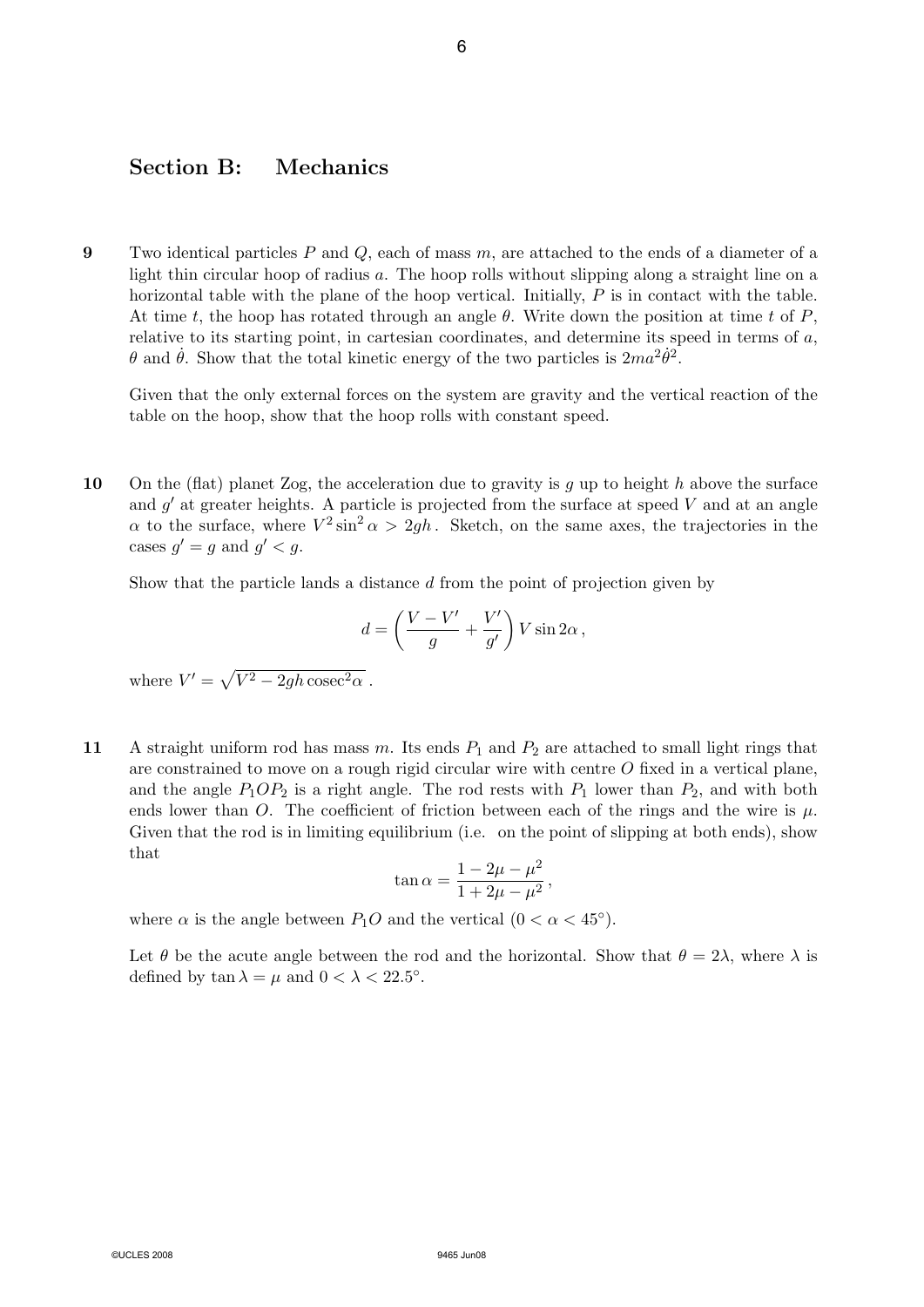## Section C: Probability and Statistics

12 In this question, you may use without proof the results:

$$
\sum_{r=1}^{n} r = \frac{1}{2}n(n+1) \quad \text{and} \quad \sum_{r=1}^{n} r^{2} = \frac{1}{6}n(n+1)(2n+1).
$$

The independent random variables  $X_1$  and  $X_2$  each take values 1, 2, ..., N, each value being equally likely. The random variable  $X$  is defined by

$$
X = \begin{cases} X_1 & \text{if } X_1 \ge X_2 \\ X_2 & \text{if } X_2 \ge X_1 \end{cases}
$$

- (i) Show that  $P(X = r) = \frac{2r 1}{N^2}$  for  $r = 1, 2, ..., N$ .
- (ii) Find an expression for the expectation,  $\mu$ , of X and show that  $\mu = 67.165$  in the case  $N = 100.$
- (iii) The median, m, of X is defined to be the integer such that  $P(X \ge m) \ge \frac{1}{2}$  $rac{1}{2}$  and  $P(X \leqslant m) \geqslant \frac{1}{2}$  $\frac{1}{2}$ . Find an expression for m in terms of N and give an explicit value for m in the case  $N = 100$ . 7<br>
Section C: Probability and Sta<br>
In this question, you may use without proof the<br>  $\sum_{r=1}^{n} r = \frac{1}{2}n(n+1)$  and<br>
The independent random variables X<sub>1</sub> and X<sub>2</sub> e<br>
equally likely. The random variables X is defined<br>  $X = \$ 
	- (iv) Show that when  $N$  is very large.

$$
\frac{\mu}{m} \approx \frac{2\sqrt{2}}{3} \, .
$$

- 13 Three married couples sit down at a round table at which there are six chairs. All of the possible seating arrangements of the six people are equally likely.
	- (i) Show that the probability that each husband sits next to his wife is  $\frac{2}{15}$ .
	- (ii) Find the probability that exactly two husbands sit next to their wives.
	- (iii) Find the probability that no husband sits next to his wife.